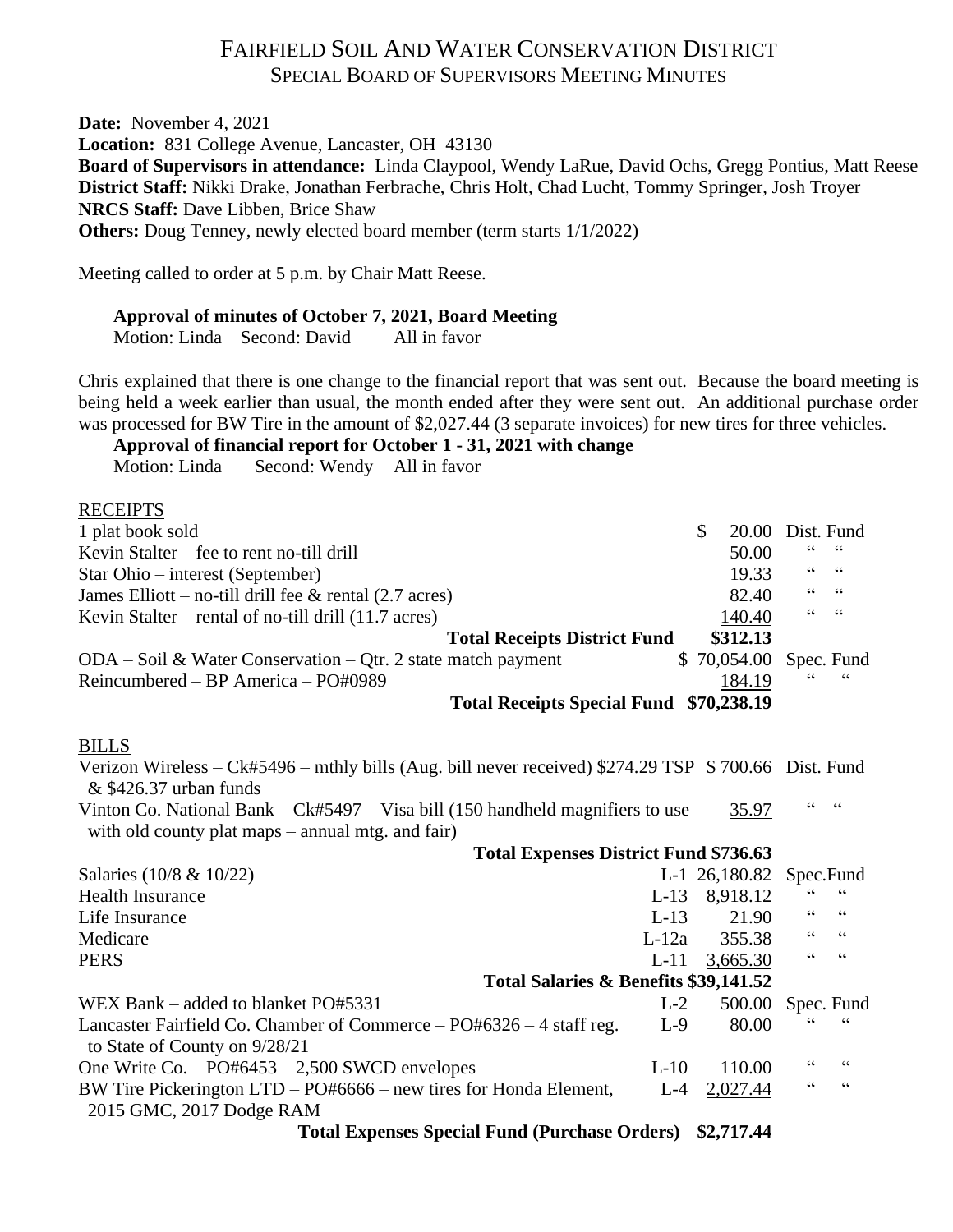#### PURCHASE ORDERS

WEX Bank – Blanket PO#5331 L-2

10/11 Monthly fuel bill \$453.64

*Current Balance \$241.14*

Time Warner Cable – Blanket PO#1055 L-5 10/11 Monthly business class service \$107.98

*Current Balance \$74.74*

## DISTRICT FUND BALANCES AS OF 10/31/21

|              | \$490,670.87 Total balance in District Account                                 |
|--------------|--------------------------------------------------------------------------------|
|              | \$363,463.87 - Balance in Star Ohio                                            |
|              | \$127,207.00 - Balance in District Checking Account                            |
| \$309,617.83 | Amount to be used only for the following programs/grants/etc.:                 |
|              | $$134,100.44$ - Sediment & Erosion Control Inspection Fees – RPC projects      |
|              | (Any unused amount is returned) Restricted Funds                               |
|              | \$26.81 – Land Lab Funds (Quail Unlimited donation) Assigned Funds             |
|              | \$2,255.84 – Clear Creek Funds Restricted Funds                                |
|              | \$6,500.00 – EPRI Grant Funds – Hague Restricted Funds                         |
|              | \$5,400.00 – Farmland Preservation Stewardship Fund – <b>Committed Funds</b>   |
|              | \$75,717.66 - Current Staff Liabilities (comp & vacation leave) Assigned Funds |
|              | \$85,617.08 - Contingent Staff Liabilities (Unemployment–25% of prior year's   |
|              | salaries) Assigned Funds                                                       |
|              | $\ell$ 191 052 04 Total undedicated funds                                      |

\$181,053.04 Total undedicated funds

## CHANGE FUND CASH - \$50

PETTY CASH Beginning Balance \$12.97 Ending Balance \$12.97

# **RECEIPTS**

None

BILLS None

## SPECIAL FUND BALANCES AS OF 10/31/21: Balance in Budgeted Appropriation Account - \$127,235.30 Balance in Special Account – \$479,117.51 (Actual Cash)

#### 2021/2022 STATE MATCH

Received to date - \$140,108.00

Amount allocated - \$280,215.00 Outstanding balance (to be received in 2021/2022) - \$140,107.00

# **Special Fund Account Balances**

- L-2 Supplies \$411.03 L-11 PERS \$9,903.80 L-3 Equipment \$1,079.40 L-12 Worker's Comp. \$2,729.87 L-4 Repair & Maintenance \$543.84 L-12a Unemployment \$10.00 L-5 Contract Services \$3,078.22 L-12a Medicare \$1,355.97 L-6 Rentals/Lease \$0 L-13 Health Insurance \$26,160.36
- L-1 Salaries \$66,469.81 L-10 Advertising \$2,012.10 L-7 Specialized Services \$4,500.00 L-13 Life Insurance \$61.95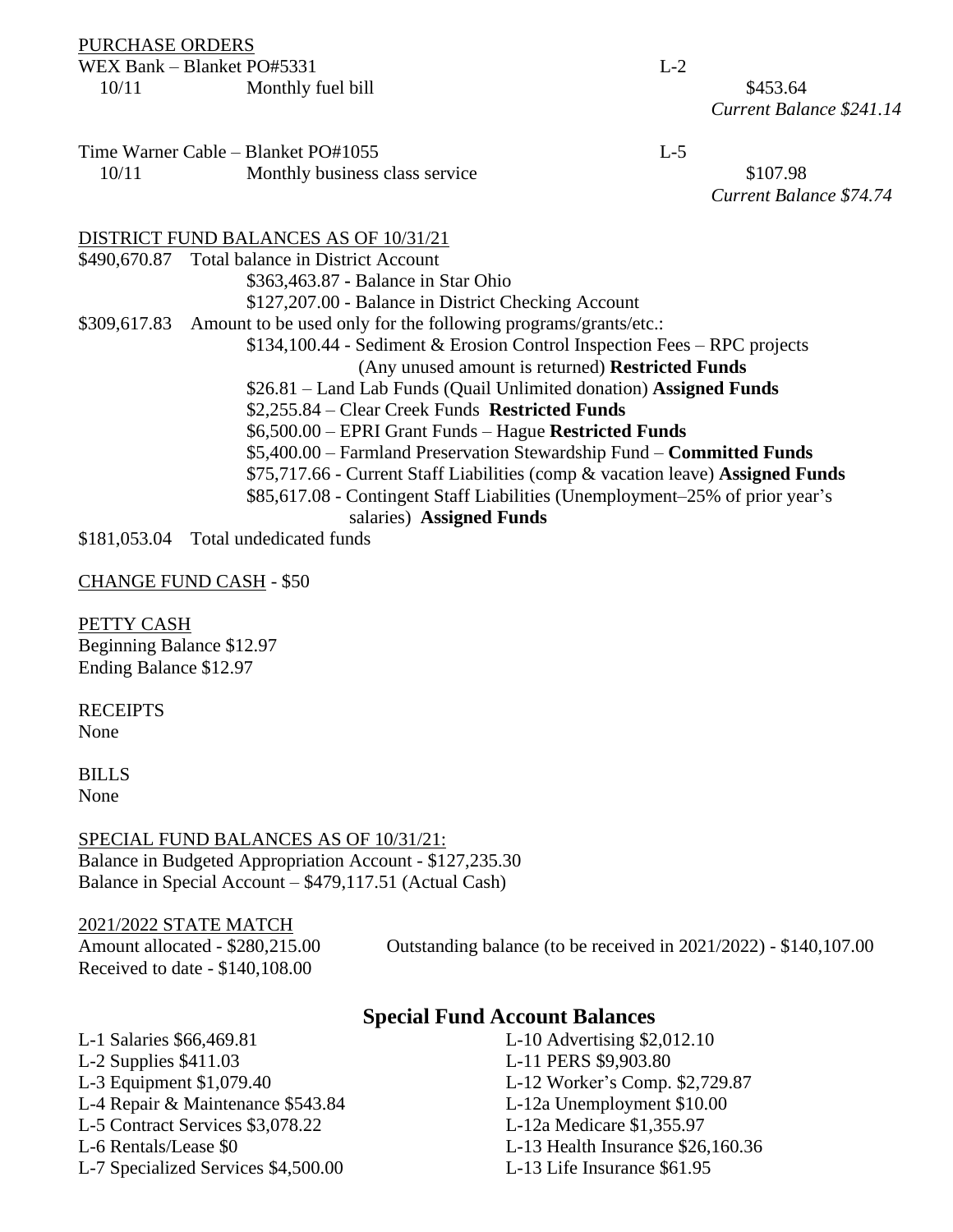| Leave Balances (as 01 10/22/21) |            |                       |            |                |                          |  |  |  |
|---------------------------------|------------|-----------------------|------------|----------------|--------------------------|--|--|--|
|                                 | Sick Leave | <b>Vacation Leave</b> | Comp Leave | Personal Leave | <b>Personal Wellness</b> |  |  |  |
| Nikki Drake                     | 1461.90    | 589.3742              | 21.65      | 16             |                          |  |  |  |
| Jonathan Ferbrache              | 459.65     | 307.328               | 20.64      | 11.5           |                          |  |  |  |
| Christina Holt                  | 1033.33    | 584.014               | .14        |                | 0                        |  |  |  |
| Chad Lucht                      | 2672.96    | 580.436               | 12.65      | 32             | 0                        |  |  |  |
| <b>Tommy Springer</b>           | 1162.54    | 410.270               | 12.15      |                | 0                        |  |  |  |
| <b>Josh Troyer</b>              | 284.42     | 9.312                 | 11.63      | 8              |                          |  |  |  |
|                                 |            |                       |            |                |                          |  |  |  |

# **Leave Balances (as of 10/22/21)**

# "Dedicated Conservation Fund"

Vinton County National Bank

## RECEIPTS

Vinton Co. National Bank – checking account interest (September) \$ 16.36

## BILLS

None

## DEDICATED CONSERVATION FUND BALANCE AS OF 10/31/21:

\$248,884.36 Total Cash Balance

\$3,356.51 - Interest Earned

\$14,917.37 – GPS/GIS Service Funds from Fairfield County Utilities (Water Valve) **Assigned Funds**

\$23,646.11 – Pesticide Application **Assigned Funds (changed from Committed – per Audit)** \$82,758.70 – Engineering Program Funds **Committed Funds**

\$124,205.67 - Urban Program Funds **Committed Funds**

There were no public comments.

Dave gave the NRCS report. New sign-up deadline for EQIP of January 14, 2022. New employee Daphne Onsay starts Monday, November 8. They have 38 CRP renewals for 2023 which is less than usual. Status reviews and annual CSP payments will begin soon.

Chad explained that Keytel is in the process of onboarding us. During this process, they are encountering issues due to the age of our computer server. They gave us a couple options: new server or cloud-based server. Because of the size of our office, Keytel is recommending a cloud-based server. A new server would cost \$12,000-\$13,000. A cloud-based server would be cheaper at \$6,500, and the operating system would be hosted off-site. Data will still be on-site in case the internet goes down; staff could still access documents. In going with a cloud-based server, our monthly agreement would change (savings of \$60/month). Life expectancy would be the same for both.

**Approve the amended Keytel agreement to include cloud-based server and decommission of on-site server.**

Motion: Linda Second: Wendy All in favor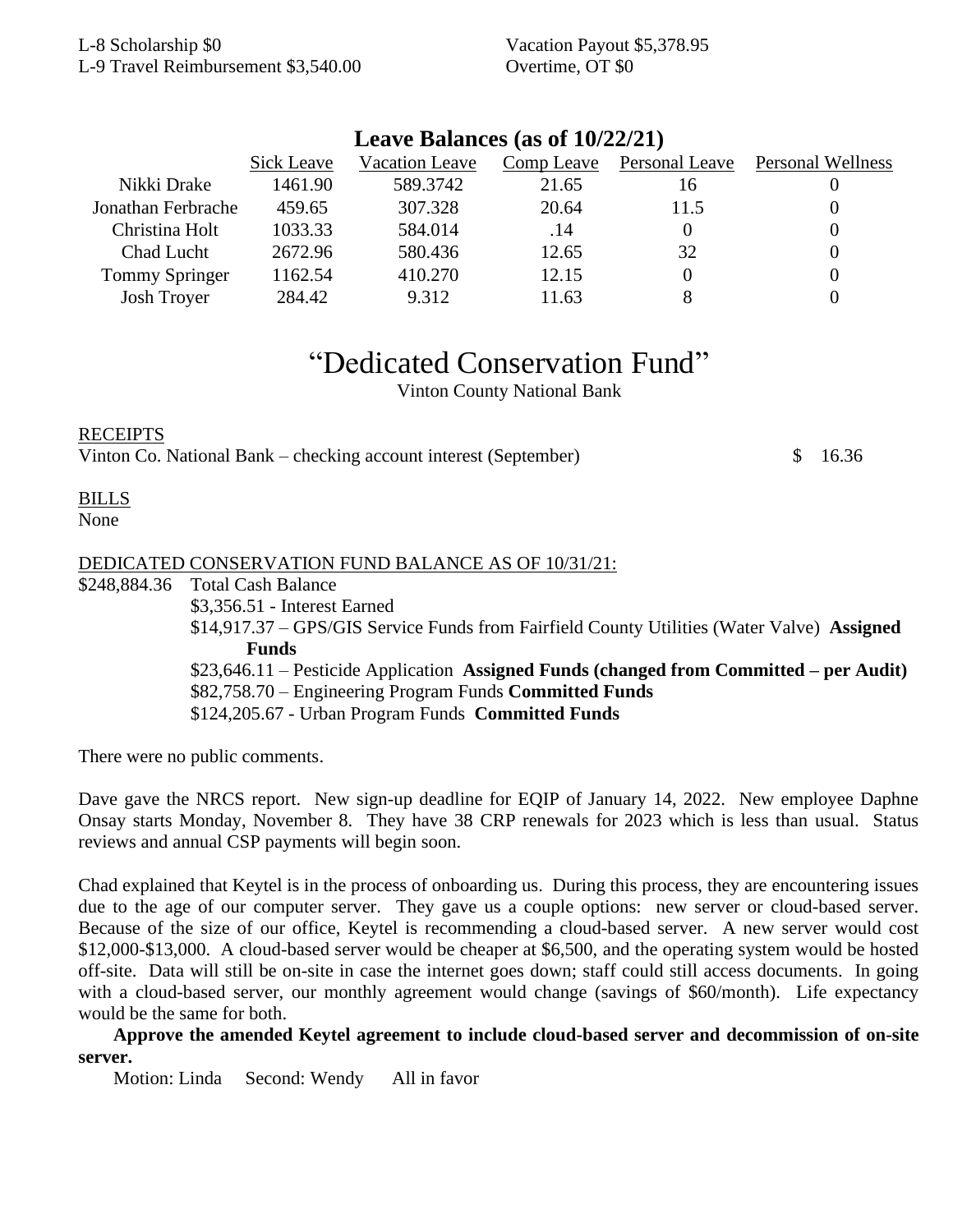Violet Township currently pays for a MS4 web software annually that is only used for Violet Township. As more communities are named, this software could be used for their tracking also. Chad is looking to have the bill for the software (annual fee) put in the SWCD name and we can use for all the communities, as we would be the license holder. The plan is to roll this cost into any newly written MS4 agreements next year.

**Approve taking over the MS4 Web software license and renewal cost of \$1,920.**

Motion: Wendy Second: Linda All in favor

With the hiring of an additional staff member, we are looking to purchase another Uplift Desk. We also have current staff that would like to add additional monitor arms. Chad has put together a list of items needed.

**Approve the purchase of an Uplift desk and accessories for new employee (current quote at \$2,482).**

Motion: Linda Second: David All in favor

Chad also has priced a desktop computer for the new employee. The cost through Keytel would be \$1,100.25. He will be getting other prices locally.

The 2022 Level 4 final budget was discussed. Chris explained the expenditures and revenues anticipated for 2022.

**Approve the 2022 Level 4 final budget as presented.** Motion: David Second: Linda All in favor

The Xerox Phaser 8560DN printer is no longer used and needs to be recycled. **Approve the Inventory Retirement Form (tag# 15856) for the Xerox Phaser Printer.** Motion: Gregg Second: Linda All in favor

Chris explained that money needs to be transferred between accounts to pay upcoming expenses prior to end of year.

**Approve the following fund to fund transfers: \$375 from L-10 Advertising & Printing to L-7 Specialized Services \$300 from L-1 Salaries to L-2 Supplies \$3,000 from L-9 Travel & Expense to L-3 Equipment \$7,000 from L-13 Health Insurance to L-3 Equipment** Motion: Gregg Second: Wendy All in favor

Chris explained that the NACD and OFSWCD dues need paid before the end of the year. The NACD dues invoice was received; however, we haven't received one from OFSWCD. Based on previous calculations, we should owe around \$3,865.67 for the OFSWCD dues.

**Approve the payment of the NACD dues at \$775 and the OFSWCD dues not to exceed \$4,000.** Motion: Wendy Second: David All in favor

Chris explained that during the full audit, it was found that the 319 Buckeye Lake Nutrient Reduction Project that has been closed for several years, has a balance of \$31.79. This appears to be from three years of workers' comp refunds. After discussing with Ohio EPA, it was decided that they would invoice us for the amount.

**Approve submitting a resolution to appropriate from unappropriated in the amount of \$31.79 to reimburse EPA for grant refunds.**

Motion: Linda Second: Wendy All in favor

**Approve employment policy manual change to WEX credit limit from \$800 to \$1,500.** Motion: Gregg Second: David All in favor

Since getting the WEX card, we no longer are using the BP credit card.

**Approve the cancellation of the BP credit account and remove from employment policy.** Motion: Gregg Second: David All in favor

The Annual Plan of Work was sent out prior to the board meeting and reviewed.